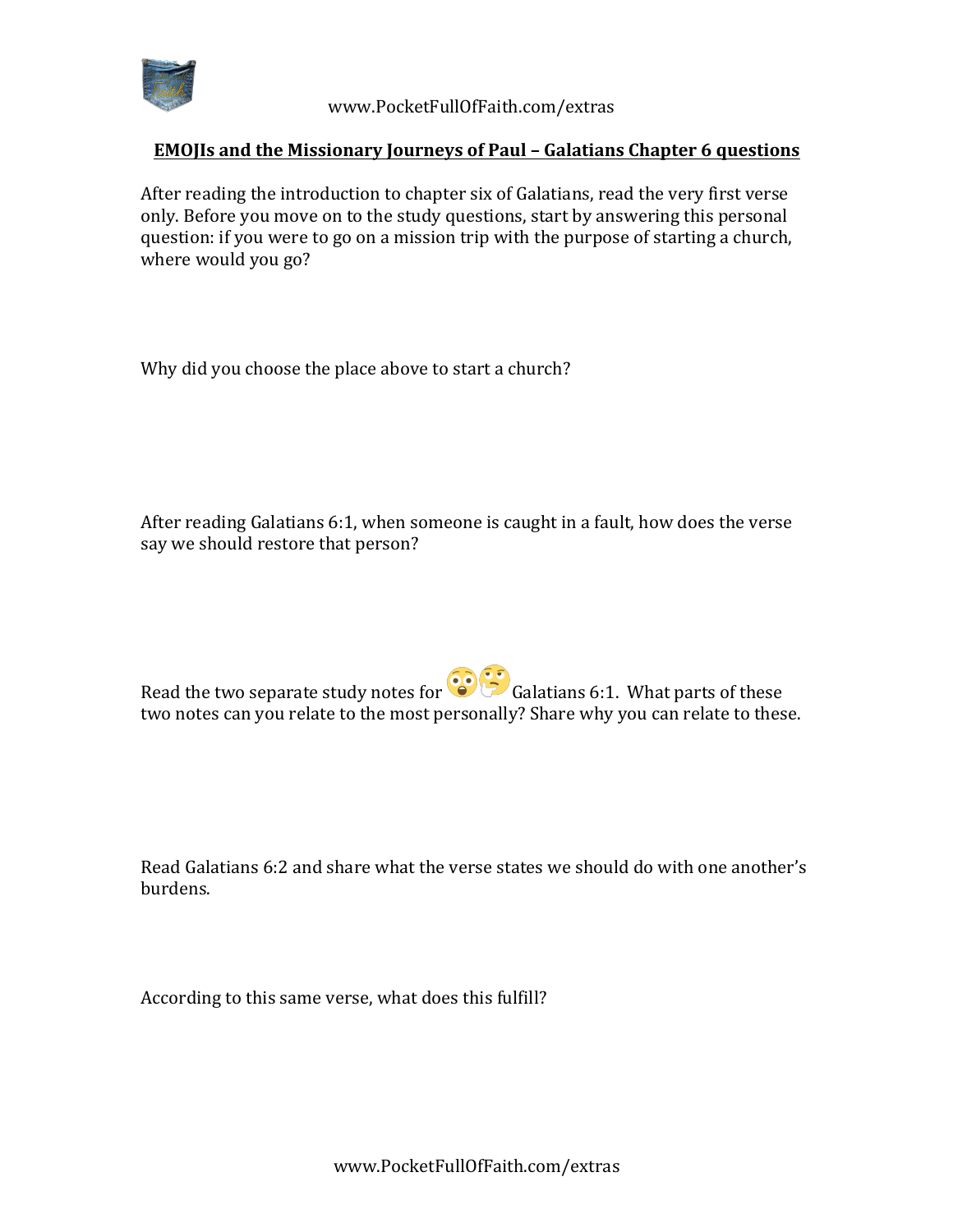

 www.PocketFullOfFaith.com/extras

Read Galatians 6:3-9 and the study note for  $\mathbb{G}$  Galatians 6:9. The Bible shares that the only thing that is good is God. The saying goes "God is good all the time...and all the time, God is good!" When we do good, and recognize God in those moments, the reason we are doing good is because of the One who is good. Share some moments in your life where you knew that God was present, and working good for you in your life.

At times, we get tired of doing good things (verse nine). It is as if no one notices. Now share a moment or moments, even if you found your self exhausted, when you were working for the good of God.

Read Galatians 6:10. Who should we be doing these good, or Godly things to and for according to this verse?

Read Galatians 6:11-18. In the very end, Paul writes to us all about grace. According to the verse and the study note on  $\ddot{\bullet}$  Galatians 6:18, where should we see the evidence of this grace in our lives?